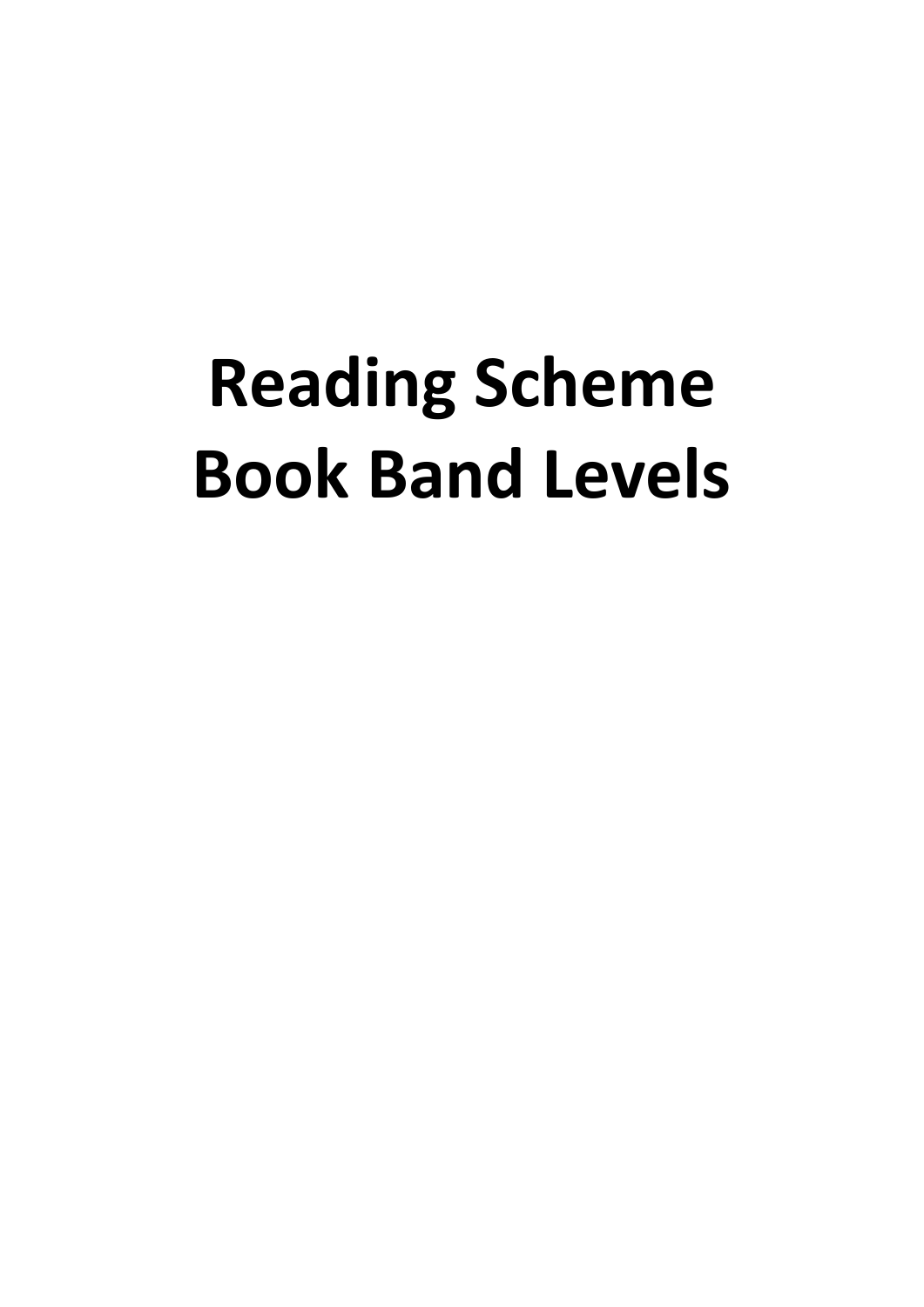## **What do Book Band levels mean?**

Reading books are graded by difficulty by reading levels known as Book Bands. Each Book Band has its own colour. The chart below gives an indication of the range of Book Band levels at which most children will be reading as they progress through primary school.

The chart shows the progress of an 'average' band of children- but no individual child is 'average', so no child makes smooth progress precisely in this way. Children tend to learn in fits and starts – periods of growth followed by periods of consolidation when their progress seems to halt for a while. The periods where you don't see rapid progress may be worrying, especially after a 'growth spurt', but they are important as your child develops confidence in using and applying their newly acquired skills. They also need to read a range of texts at each level i.e. non fiction, poems, plays etc to get a breadth across genres. **It is not a race to the end of the levels – more an exploratory journey**

#### **Pink level**

Pink level is the very first level of reading books which has words. The number of words increases slightly as your child progresses through the reading level. This means that children are motivated to read the book because they are already familiar with the characters and interested in their adventures.

#### **How to support a child reading Pink level books**

A child reading pink is beginning to learn to read. As they read, please help them to:

- Read the words carefully. Ask the child to sound out and blend only the words they can't read yet, not every word. Eventually almost all words will become part of the child's 'sight memory', and they won't have to sound out at all.
- On second and third readings of the book, encourage them to read with more pace and with less focus on sounding out the letters in each word.
- Make a story out of a whole book, rather than focusing just on what is happening on each page.
- Tell you about something that happened in the book, or about something they found out in the book.

#### **Red level**

Red level books have a slightly increased number of words, an increase from eight to twelve pages and slightly more complex story lines.

The growing complexity in the story lines is reinforced through the development of inference and prediction using visual literacy. All of the books introduce new sets of characters which are revisited throughout the level.

#### **How to support a child reading Red level books:**

A child reading red is beginning to learn how to read. As they read, please help them to:

- Read the words carefully. Most of the words can be recognised or sounded out. Ask the child to sound out and blend only the words they can't read yet, not every word. Eventually almost all words will become part of your child's 'sight memory', and they won't have to sound out at all.
- On second and third readings of the book, encourage them to read with more pace and with less focus on sounding out the letters in each word.
- Make a story out of a whole book, rather than focusing just on what is happening on each page.
- Tell you about something that happened in the book, or about something they found out in the book.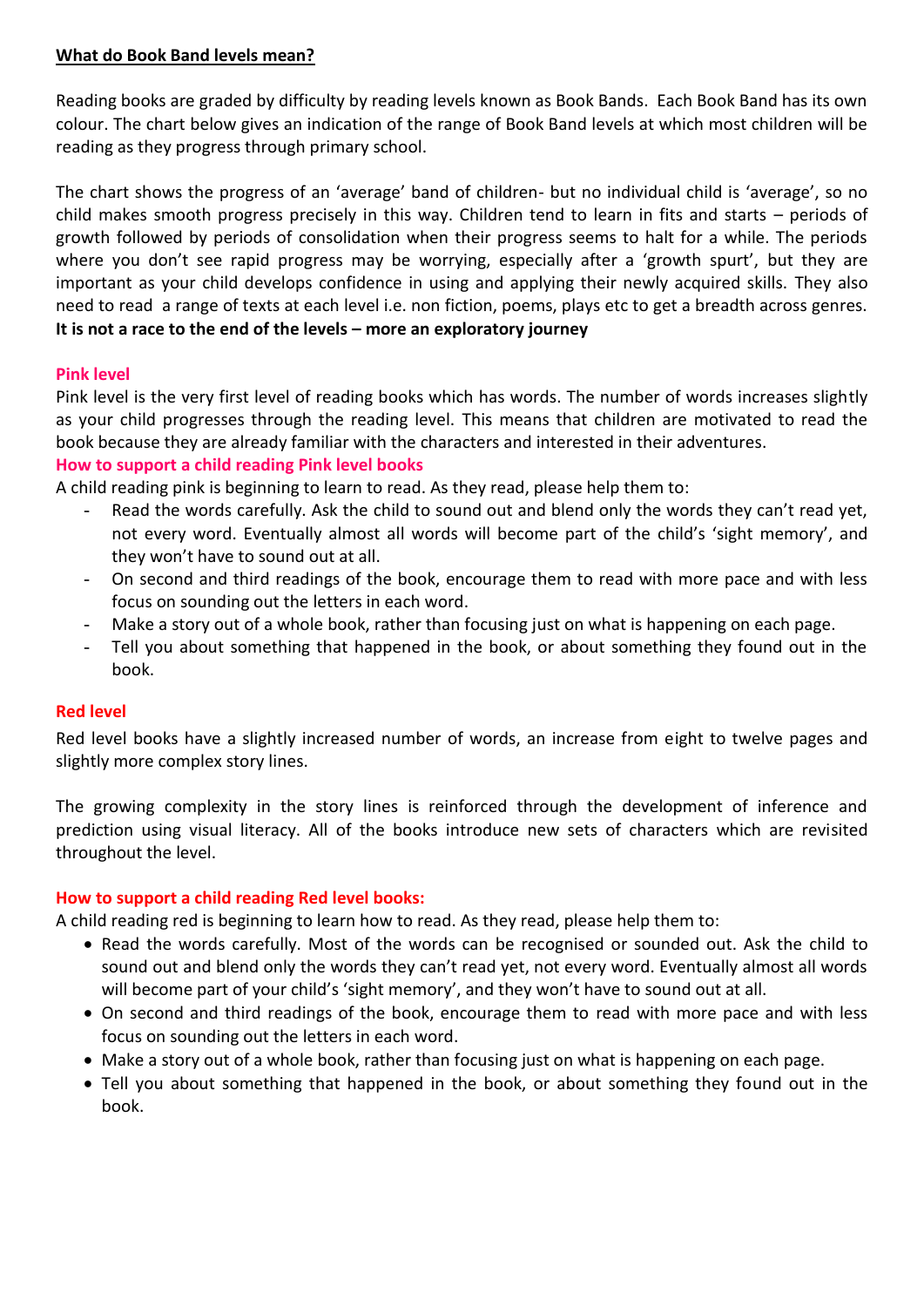#### **Yellow level**

Non-fiction titles at this level build on children's interests and encourage discussion around the highquality photographs. New learning in Yellow level books includes a slightly increased number of words and a move away from familiar experiences. Yellow books require some inferencing skills from the reader, e.g. for humour, and have more variation in sentence structure, including sentences with more than one clause.

#### **How to support your child reading Yellow level books**

A child reading yellow is now beginning to read with more confidence. As they read aloud, you can help them by:

- Giving them time to sound out words they don't know. If they still struggle, encourage them to try sounding out the whole word first, rather than guessing from the pictures or from the first letter.
- Giving them time to recognise and correct their own mistakes.
- Asking them to talk about what's happening in the book, encouraging them to make links to events on previous pages.

#### **Blue level**

Blue level books have a slightly increased number of words and some variation in sentence beginnings. They may use ellipses and other punctuation. The story lines are more complex, including more than one event, and the stories are less dependent on picture cues.

#### **How to support your child reading Blue level books**

A child reading blue is now developing into a more confident reader. Encourage them to select from books at the library or bookshop as well as those from school. As they read, you can help by encouraging them to:

- Sound out quickly and silently inside their heads, if they need to sound out words.
- Look at the punctuation marks. You may want to model how to read a page of writing, paying attention to punctuation, such as full-stops and question marks.
- Tell you about what the characters in the story are doing and why they are acting in that way.
- Show you how they can find particular things that interest them in non-fiction books.

## **Green level**

The number of words increases slightly in Green level books. Stories have a wider variety of characters and events which develop over a number of pages. Sentences may include lists of things or actions, and adverbs are used frequently to begin sentences. The books begin to use capital letters to support reading with expression. The growing complexity in the story lines is reinforced through the development of inference and prediction using visual literacy.

#### **How to support your child reading Green level books**

A child reading green is now developing into a more confident reader. As they read, you can help by encouraging them to:

- Sound out quickly and silently inside their heads, if they need to sound out words.
- Look at the punctuation marks. You may want to model how to read a page of writing, paying attention to punctuation, such as full-stops and question marks.
- Tell you about what the characters in the story are doing and why they are acting in that way.
- Show you how they can find particular things that interest them in non-fiction books.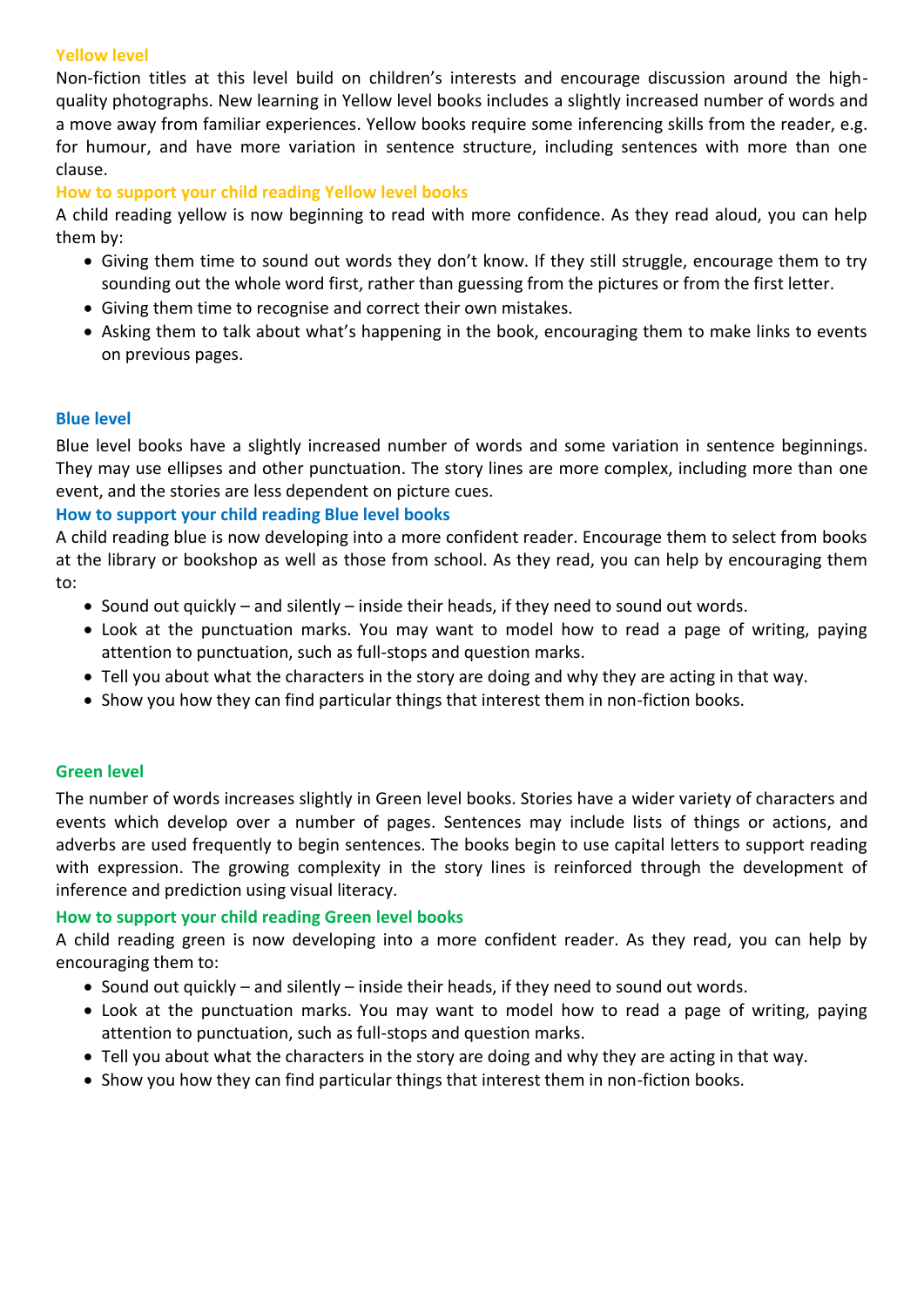## **Orange level**

At Orange level, the page count increases from around 16 pages to 24 pages to challenge and encourage reading stamina. There is an increased use of dialogue to encourage reading with expression. Orange Level books introduce some complex sentences (use of 'if', 'so' and 'because') and include italics to show emphasis. Slightly more literary language is used. Children are increasingly encouraged to infer meaning from the text in order to gain full enjoyment from the story.

#### **How to support your child reading Orange level books**

A child reading orange is now beginning to read with more independence. They should be feeling more confident and will rarely need to sound out words. You can help them by:

- Listening to them when they read aloud. If they make mistakes, but they keep the sense of the text, don't interrupt. You can revisit that page at the end of the session to check certain words.
- Reminding them of useful strategies if they can't read a word, for example:
	- 1. Sounding the word out silently, under their breath
	- 2. Dividing a longer word into syllables, or looking at the word without an –ing or an –ed ending

Don't allow them to worry about a word. Tell them what it says and revisit the word once you have completed the book.

- Encouraging some use of expression, especially for character-speech in fiction books. You may wish to model reading some pages aloud for the child to copy.
- Talking about how characters are feeling.

#### **Turquoise level**

Turquoise level books include an increasing range of adjectives and more descriptive verbs to replace 'said'. There is an increased proportion of space allocated to print rather than pictures. Turquoise level books include words chosen for appropriateness and impact rather than decodability, with more extended descriptions. Paragraphs begin to develop and more unusual and challenging vocabulary is included.

#### **How to support your child reading Turquoise level books**

A child reading turquoise is now beginning to read with more independence and their books are getting longer. You can help them by:

- Encouraging them to read some pages silently, inside their heads.
- Listening to some pages read aloud, encouraging the use of expression and paying attention to punctuation marks.
- Talking about how events in the book relate to each other and helping your child to understand how the story builds up in a longer book.
- Asking them to tell you about interesting things they found out and showing you where the information is in the book.

#### **Purple level**

Purple level books include an increased proportion of longer sentences, with a more challenging vocabulary. Some Purple books have short chapters to challenge and encourage reading stamina. Purple level books include longer and more complex sentences with the inclusion of complex (i.e. 'when') and simple (i.e. 'and') connectives. Story features such as plot, character and setting are developed in more detail, and the text in the non-fiction books is presented in a variety of ways.

## **How to support your child reading Purple level books**

A child reading purple is now beginning to read with more independence and their books are getting longer. You can help them by:

- Encouraging them to read some pages silently, inside their heads.
- Listening to some pages read aloud, encouraging the use of expression and paying attention to punctuation marks.
- Talking about how events in the book relate to each other and helping your child to understand how the story builds up in a longer book.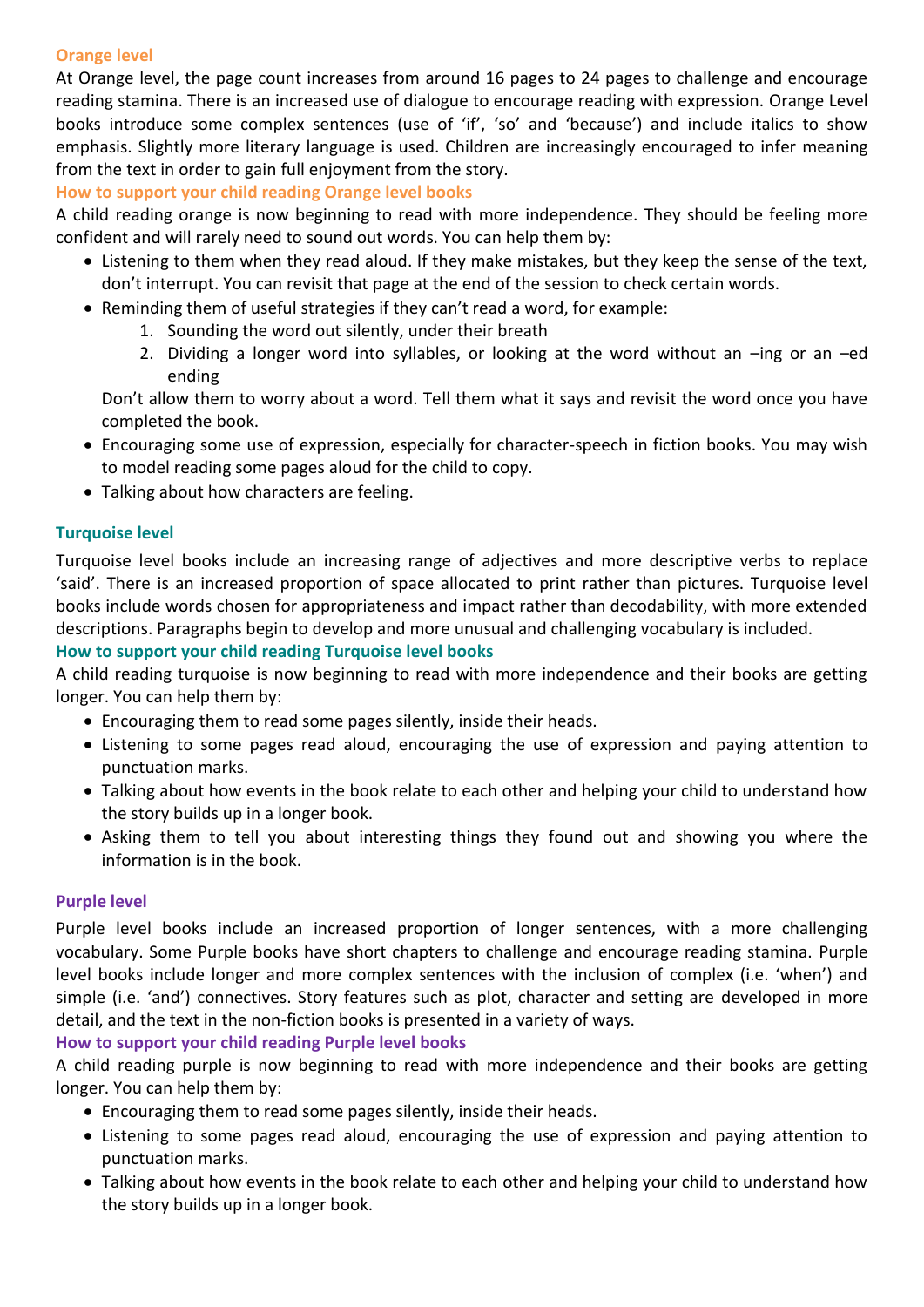## **Gold level**

Gold level books include more sophisticated and challenging vocabulary, including word play and the introduction of figurative language. Some Gold books have longer chapters for more sustained reading. Children reading at this level are confident independent readers who can tackle increasingly complex language, story structures and text layout. However, books have been carefully levelled to ensure success, even at this level, and include motivating texts with just the right level of challenge to encourage children to maintain their progress.

## **How to support your child reading Gold level books**

A child reading gold is now reading longer books with fewer illustrations, so they continue to need your help to ensure they are getting the full meaning and enjoyment from the text. They may prefer to read one chapter or section at a time, rather than reading the whole book in one session. You can support them by:

- Asking them to read some pages of the book aloud to you so that you can enjoy hearing them reading with expression and pace.
- Asking them to find parts of the text which describe a character or place and talking about the words used in the description.
- Asking for regular updates as to what is happening in the book, so that you know how the different chapters or sections link.
- Talking about how much they enjoy a book, or a type of book. Encourage them to look for more books of the type they enjoy.

#### **White level**

In White level books there is a more sophisticated use of narrative voice. Clauses in longer sentences are separated by commas to encourage developing intonation. Some books have longer chapters for more sustained reading. The stories included at White level encourage children to empathise with the characters and consider why they behave as they do, and how they change during the course of the story. The nonfiction books are divided into sections that require more sustained reading and there is increased challenge in the layout of the information.

#### **How to support your child reading White level books**

A child reading white is now reading longer books with fewer illustrations, so they continue to need your help to ensure they are getting the full meaning and enjoyment from the text. They may prefer to read one chapter or section at a time, rather than reading the whole book in one session. You can support them by:

- Asking them to read some pages of the book aloud to you so that you can enjoy hearing them reading with expression and pace.
- Asking them to find parts of the text which describe a character or place and talking about the words used in the description.
- Asking for regular updates as to what is happening in the book, so that you know how the different chapters or sections link.
- Talking about how much they enjoy a book, or a type of book. Encourage them to look for more books of the type they enjoy.

#### **Lime level –**

Lime level books include a widening range of writing styles and an increased variation in sentence structure, including –ing clauses and longer sentences with more than two clauses. Children reading at Lime level are able to interpret more sophisticated word plays and puns. The narrator's voice in a fiction story may be distinguished from the characters' voice through figurative, idiomatic and literary language. The story is often told through dialogue and action to 'show' instead of 'tell' as the plot develops.

#### **How to support your child reading Lime level books**

The child is now taking off as a reader, it is still important that they read with an adult and talk to them about their reading. You can still help them by:

- Asking them to read aloud some parts of the text which they particularly enjoy. This may include action or description. Talk about how the writer made those parts so enjoyable.
- Talking about how characters develop or how they react to different people, places or events.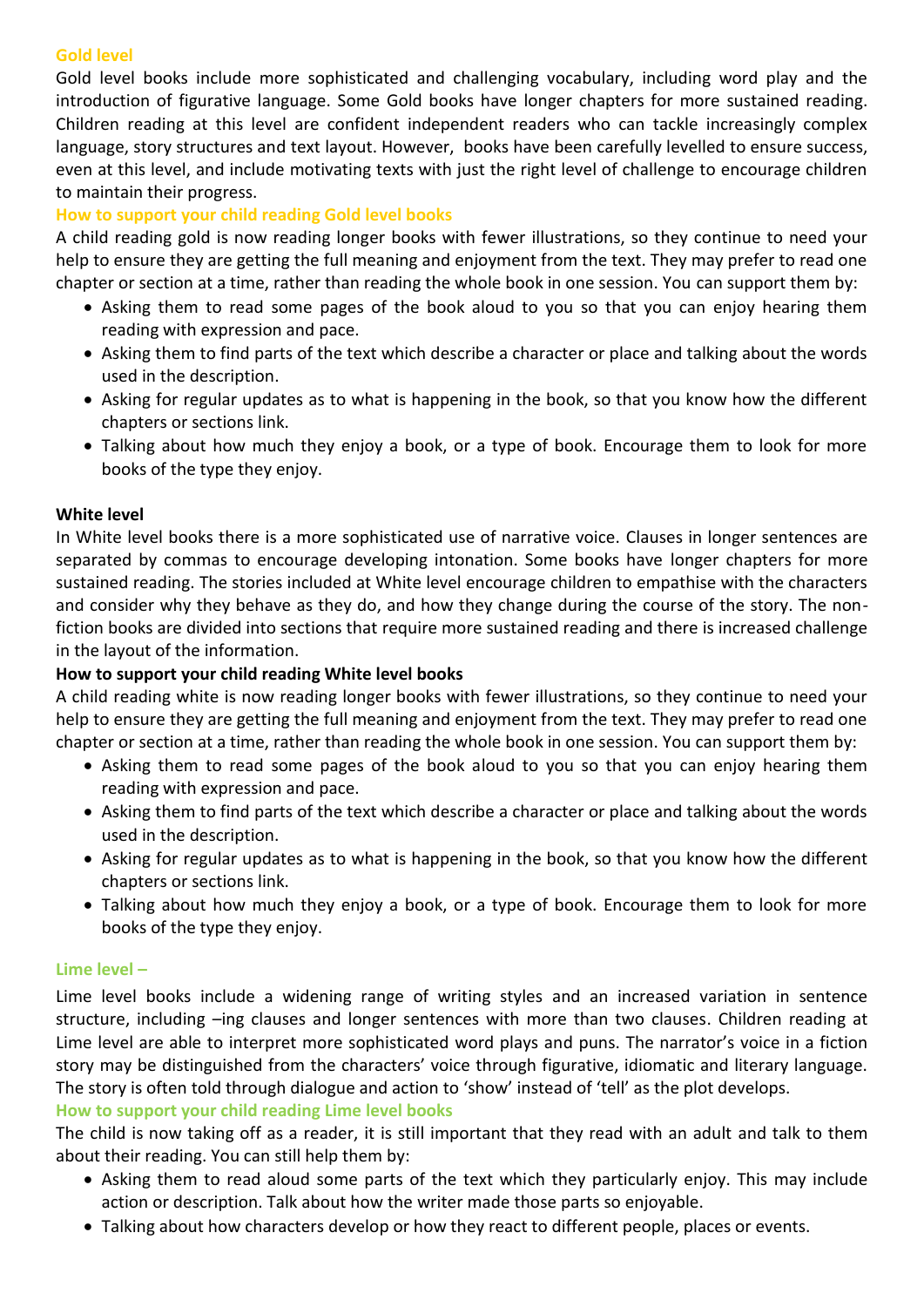Reading the book yourself so that you can talk together about the smaller details of the book.

## **Brown level –**

At this level, they should be able to:

- interpret more sophisticated word-play and puns
- distinguish the narrator's voice in a fiction story from the characters' voices through figurative, idiomatic and literary language
- understand a story that is told through dialogue and action to 'show' instead of 'tell' the plot

# **How to support your child reading Brown level books**

A child reading brown may well not want to read aloud to you any more because they probably enjoy silent reading more. This is fine as long as the child continues to read actively and not just pass their eyes over the words. You can help them by:

- Continuing to make a time available for regular quiet reading sessions, and reading your book while your child reads.
- Establishing an expectation of a conversation at the end of each reading session: can they tell you what's happening in their book?
- Ask questions which make your child go back to the book to find answers. Support your child as they develop skills in skimming and scanning to find the information to answer your question.
- Continuing to read aloud to children. This shows them the importance you place on reading as well as developing their language, vocabulary and love of story.

## **Grey level**

Children reading at Grey level will be able to interpret more sophisticated word-play and puns. At this level, they should be able to:

- explain a character's motivations
- discuss the points of view of the character and the narrator
- better understand a range of narration styles

# **How to support your child reading Grey level books**

A child may well not want to read aloud to you any more because they probably enjoy silent reading more. This is fine as long as you child continues to read actively and not just pass their eyes over the words. You can help them by:

- Continuing to make a time available for regular quiet reading sessions.
- Establishing an expectation of a conversation at the end of each reading session: can they tell you what's happening in their book?
- Ask questions which make the child go back to the book to find answers. Support the child as they develop skills in skimming and scanning to find the information to answer your question.
- Continuing to read aloud to children. This shows them the importance you place on reading as well as developing their language, vocabulary and love of story.